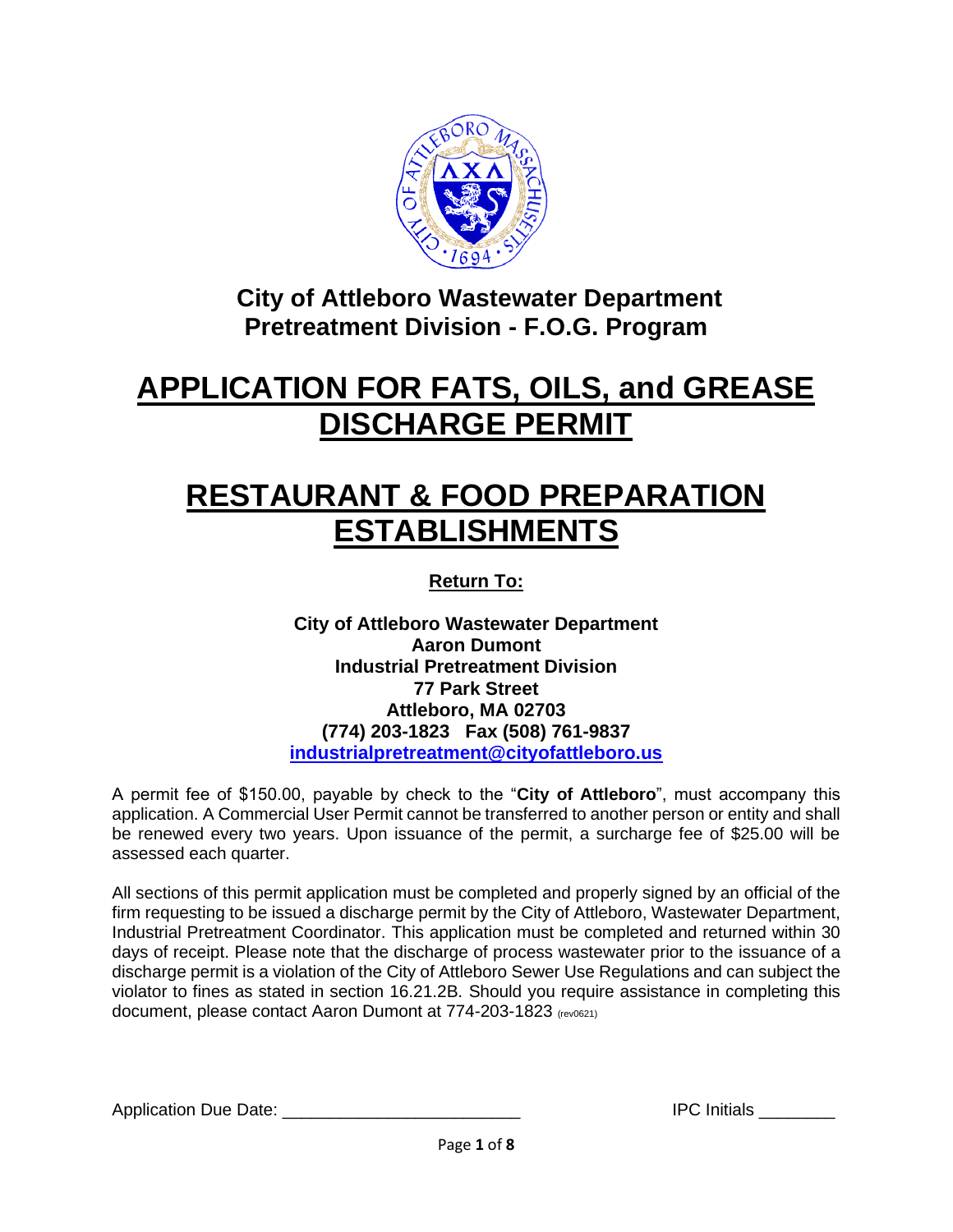## **Section A: Facility Contact Information**

All items in this section must be completed. If an item is not applicable, indicate "N/A". Unless otherwise specified, please print or type.

|    | 2. Address: 2. Address: 2. Address: 2. Address: 2. Address: 2. Address: 2. Address: 2. Address: 2. Address: 2. Address: 2. Address: 2. Address: 2. Address: 2. Address: 2. Address: 2. Address: 2. Address: 2. Address: 2. Add |
|----|--------------------------------------------------------------------------------------------------------------------------------------------------------------------------------------------------------------------------------|
| 3. |                                                                                                                                                                                                                                |
|    |                                                                                                                                                                                                                                |
|    | 5. Email: 2008. 2009. 2009. 2010. 2010. 2010. 2010. 2010. 2010. 2010. 2010. 2010. 2010. 2010. 2010. 2010. 2010                                                                                                                 |
|    |                                                                                                                                                                                                                                |
|    | 7. Title of Signing Official: Cambridge Contract Contract Contract Contract Contract Contract Contract Contract Contract Contract Contract Contract Contract Contract Contract Contract Contract Contract Contract Contract Co |
| 8. |                                                                                                                                                                                                                                |
| 9. | Person to contact concerning information provided herein:                                                                                                                                                                      |
|    |                                                                                                                                                                                                                                |
|    |                                                                                                                                                                                                                                |
|    |                                                                                                                                                                                                                                |
|    | 10. Does the business own or rent the facility? _______________ If rented, provide the<br>Name, Address and Telephone Number of the property owner below:                                                                      |
|    |                                                                                                                                                                                                                                |
|    |                                                                                                                                                                                                                                |
|    |                                                                                                                                                                                                                                |

11. Designation of Authorized Agent:

An authorized agent or authorized company representative is: (1) a person who is a principal executive officer or other corporate officer with signatory powers as per the company's by-laws or (2) a person elected by a vote of the directors if the company is a corporation; (3) a general partner or proprietor if the company is a partnership or sole proprietorship respectively; (4) a duly authorized representative with responsibility for the overall operation of the facility and has the authority to sign contracts, permits, permit applications, monitoring reports, and other documents in the company's name and otherwise bind the company. **Please complete the Designation of Authorized Agent section of this application to designate an authorized representative to make submittals on behalf of your firm to the City of Attleboro, Wastewater Department, Attention: Industrial Pretreatment Coordinator.**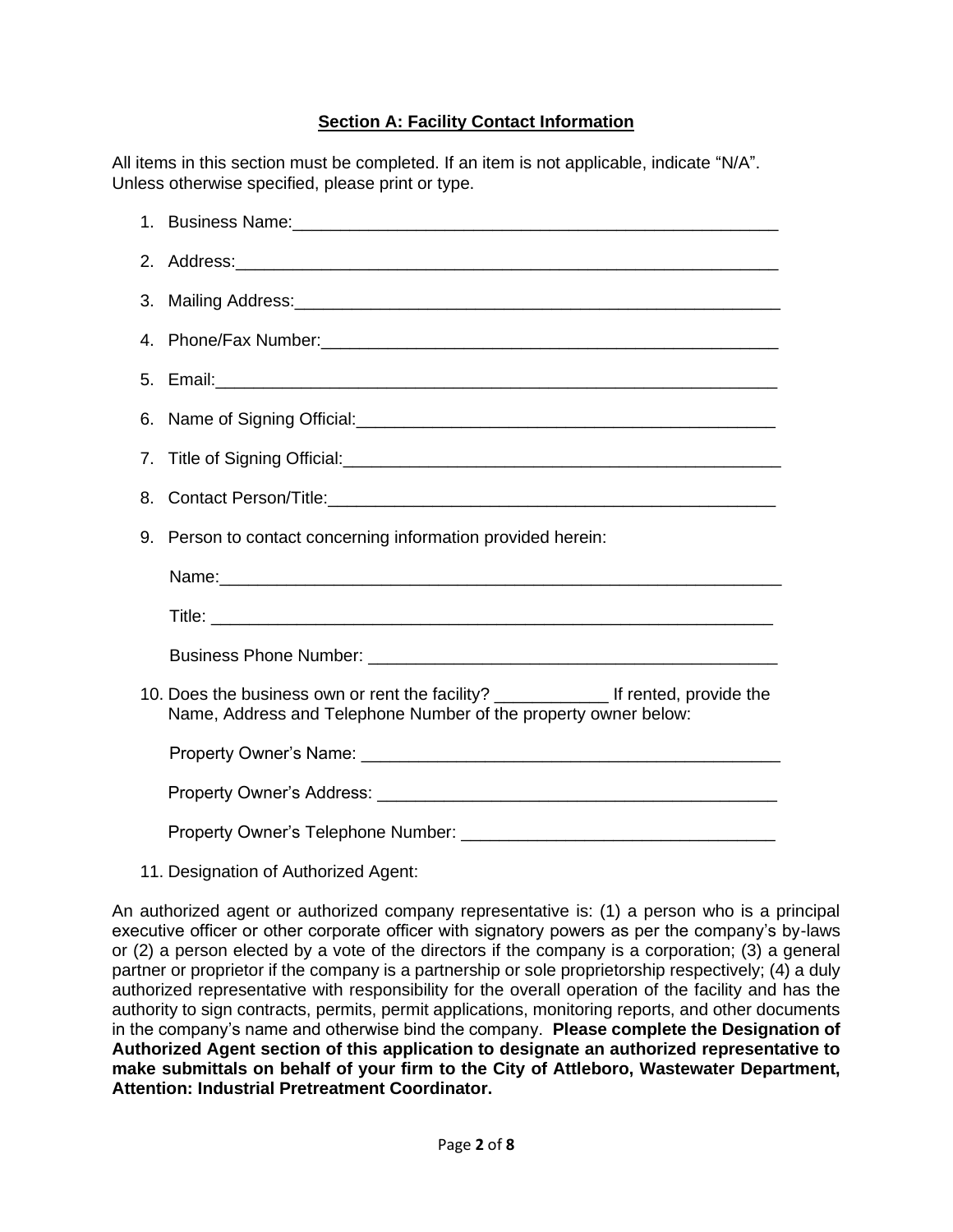The City of Attleboro will not accept documents signed by persons other than the Company's authorized agent(s) or authorized representative(s).

| $\overline{T}$ itle                                                      | of<br>Company Name                                                                                                                   |      |  |
|--------------------------------------------------------------------------|--------------------------------------------------------------------------------------------------------------------------------------|------|--|
| and that:                                                                |                                                                                                                                      |      |  |
|                                                                          |                                                                                                                                      |      |  |
|                                                                          |                                                                                                                                      |      |  |
|                                                                          | Is (are) authorized to make submittals to the City of Attleboro, Industrial Pretreatment Division                                    |      |  |
|                                                                          |                                                                                                                                      |      |  |
| <b>Company Name</b>                                                      |                                                                                                                                      |      |  |
|                                                                          | and that said submittals are duly signed for and in behalf of said corporation by authority                                          |      |  |
| of its governing body, and are within the scope of its corporate powers. |                                                                                                                                      |      |  |
|                                                                          |                                                                                                                                      |      |  |
| <b>Print Name of Company Official</b>                                    | Signature of Company Official                                                                                                        | Date |  |
|                                                                          | NOTE: The City of Attleboro will accept the above named person(s) as the<br>company's authorized agents(s) until notified otherwise. |      |  |
| 12. Certification Statement:                                             |                                                                                                                                      |      |  |

All applications, reports, or information submitted to the City must contain the following certification statement and be signed by a responsible official of the corporation, company, or federal, state, or local government entity or their agents:

*I have personally examined and am familiar with the information submitted in this document and attachments. Based upon my inquiry of those individuals immediately responsible for obtaining the information reported herein, I believe, that the information submitted is true, accurate and complete. I am aware that there are significant penalties for submitting false information including the possibility of fine and/or imprisonment.*

Print Name of Company Official Signature of Company Official Date

\_\_\_\_\_\_\_\_\_\_\_\_\_\_\_\_\_\_\_\_\_\_\_\_\_\_\_\_\_ \_\_\_\_\_\_\_\_\_\_\_\_\_\_\_\_\_\_\_\_\_\_\_\_\_\_\_\_\_\_\_\_ \_\_\_\_\_\_\_\_\_\_\_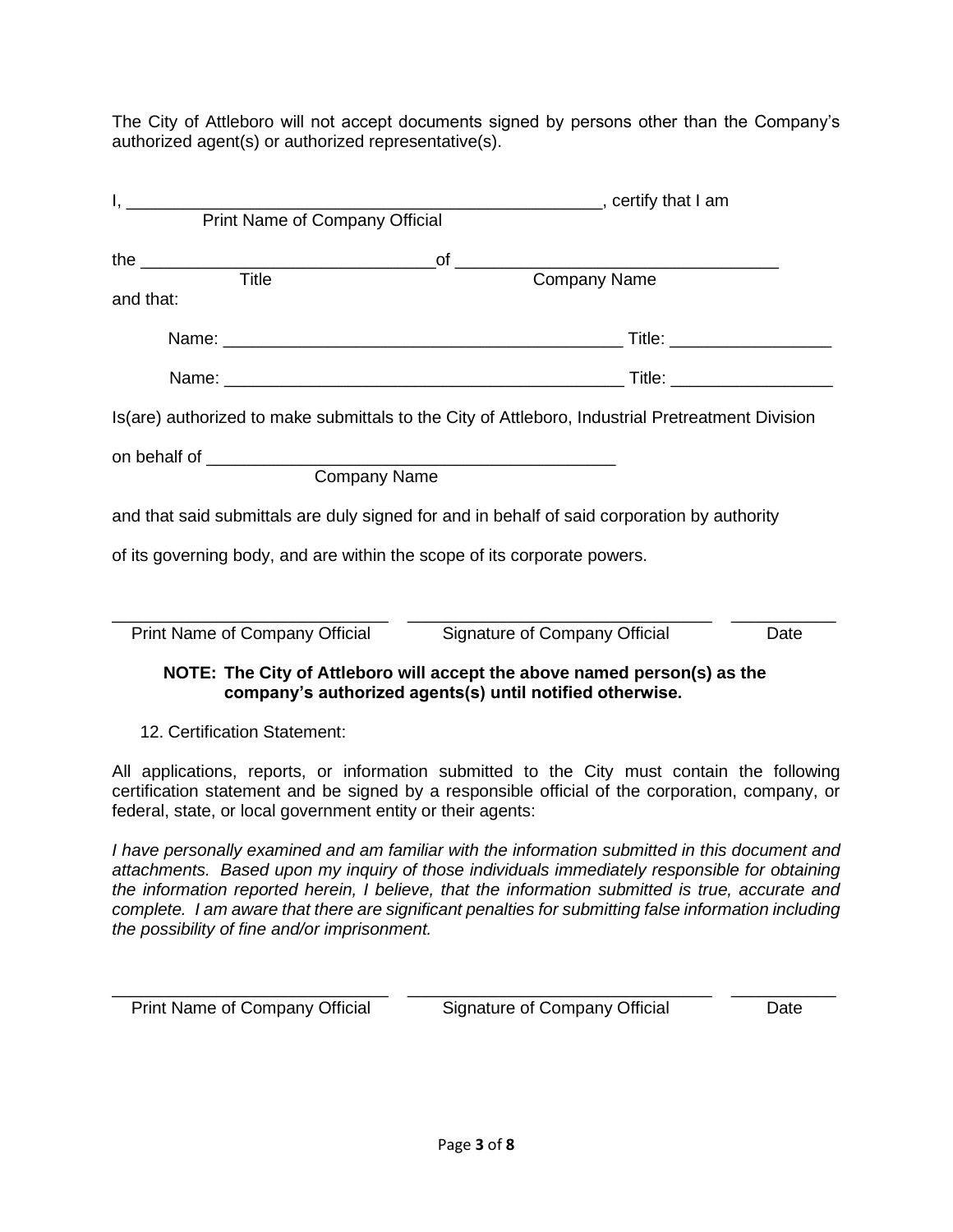## **Section B: Facility Operational Information**

| Please answer all questions in this section. |                                                                                  |                 |                                          |  |                                     |
|----------------------------------------------|----------------------------------------------------------------------------------|-----------------|------------------------------------------|--|-------------------------------------|
|                                              | 1. Seating Capacity (per Fire Department Regulation): __________________________ |                 |                                          |  |                                     |
|                                              | Seating Capacity (Actual Count): ______________________                          |                 |                                          |  |                                     |
| 2.                                           | Normal Hours of Food Preparation/Service:                                        |                 |                                          |  |                                     |
|                                              | Monday ___________________Tuesday ________________Wednesday _______________      |                 |                                          |  |                                     |
|                                              |                                                                                  |                 |                                          |  |                                     |
|                                              | Sunday ________________                                                          |                 |                                          |  |                                     |
| 3.                                           | <b>Details of Kitchen Fixtures:</b>                                              |                 |                                          |  |                                     |
|                                              | a. Fryolators:                                                                   |                 | ________Yes ________No How Many_________ |  |                                     |
|                                              | b. Grills or Ovens:                                                              |                 | _______Yes _______No How Many_______     |  |                                     |
|                                              | c. Dishwashers:<br>Commercial:                                                   |                 |                                          |  |                                     |
|                                              | Domestic:                                                                        |                 | Yes _________No How Many_________        |  |                                     |
|                                              | d. Kitchen Sinks:                                                                | How Many_______ |                                          |  |                                     |
|                                              | Number of Compartments in Each ___________                                       |                 |                                          |  |                                     |
|                                              | e. Dinnerware:<br>Pre-rinsing:                                                   |                 | None Sinks Station                       |  |                                     |
|                                              | f. Ice Making Machines:                                                          |                 |                                          |  | How Many______                      |
|                                              | g. Garbage Disposal Units:                                                       |                 |                                          |  | _______Yes _______No How Many______ |
|                                              | h. Exhaust Hoods with<br>Automatic Cleaning System:                              |                 | _______Yes _______No                     |  | How Many                            |
|                                              | i. Exhaust Hoods without<br><b>Automatic Cleaning System:</b>                    |                 | _____Yes _______No                       |  | How Many______                      |
|                                              |                                                                                  |                 |                                          |  |                                     |

If exhaust hoods are without an automatic cleaning system, how are hoods cleaned? (i.e., in three (3) bay sink, off site):

\_\_\_\_\_\_\_\_\_\_\_\_\_\_\_\_\_\_\_\_\_\_\_\_\_\_\_\_\_\_\_\_\_\_\_\_\_\_\_\_\_\_\_\_\_\_\_\_\_\_\_\_\_\_\_\_\_\_\_\_\_\_\_\_

\_\_\_\_\_\_\_\_\_\_\_\_\_\_\_\_\_\_\_\_\_\_\_\_\_\_\_\_\_\_\_\_\_\_\_\_\_\_\_\_\_\_\_\_\_\_\_\_\_\_\_\_\_\_\_\_\_\_\_\_\_\_\_\_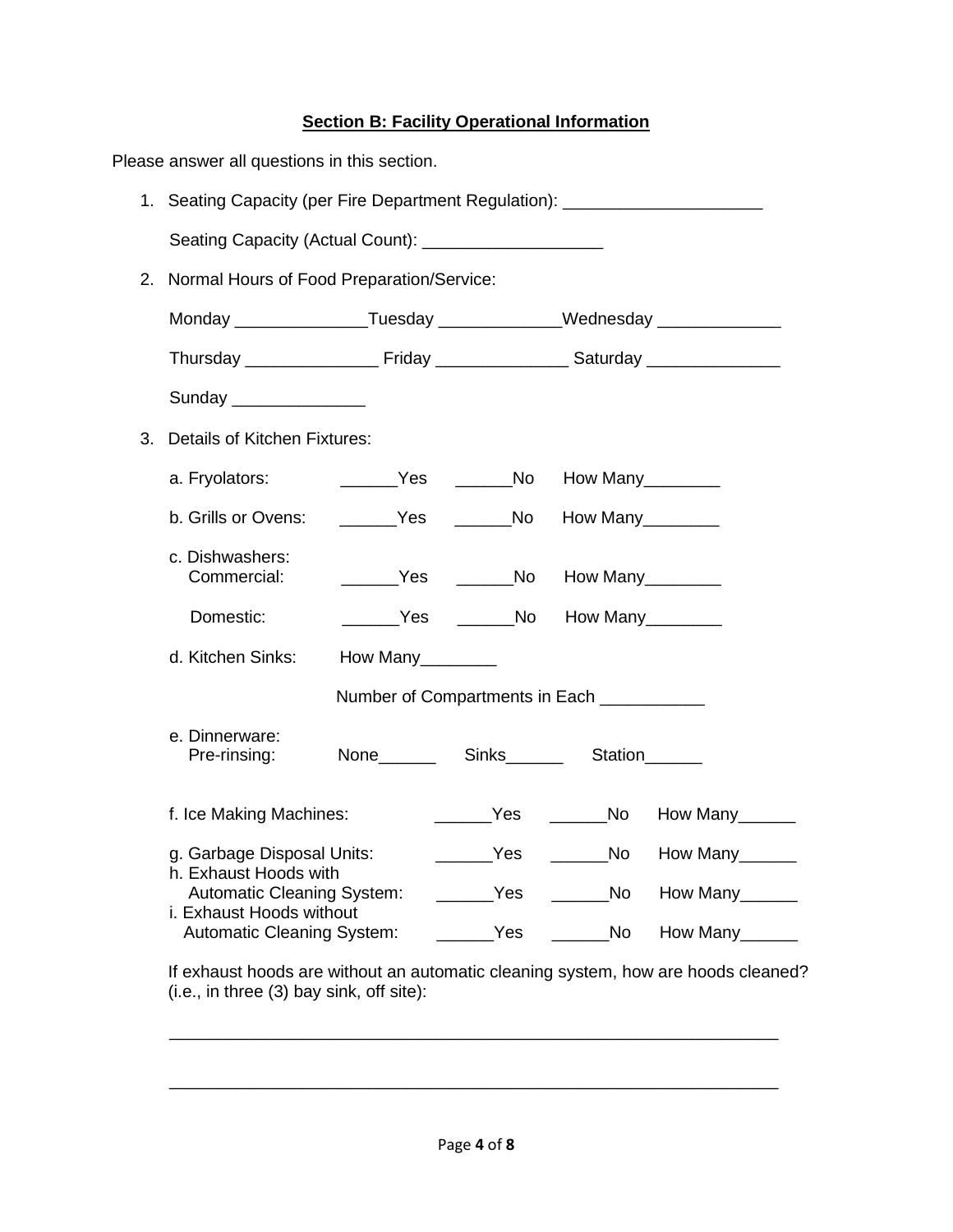|             | j. Any additional water using devices? _______Yes                                                                                                                                                  | <b>No</b>                                                                                                                                                                                                                     |  |  |  |
|-------------|----------------------------------------------------------------------------------------------------------------------------------------------------------------------------------------------------|-------------------------------------------------------------------------------------------------------------------------------------------------------------------------------------------------------------------------------|--|--|--|
|             |                                                                                                                                                                                                    |                                                                                                                                                                                                                               |  |  |  |
|             |                                                                                                                                                                                                    | Type__________________________________  How Many________________________________                                                                                                                                              |  |  |  |
|             | 4. Attach a sketch of the kitchen showing the location of and the drain lines for all<br>equipment detailed in question 3 above. Grease removal unit MUST be included on<br>sketch, if applicable. |                                                                                                                                                                                                                               |  |  |  |
|             | 5. Attach a menu of the foods prepared and served at the facility.                                                                                                                                 |                                                                                                                                                                                                                               |  |  |  |
| 6.          | Sanitary Fixtures (Total): Number of Lavatory Sinks ____________________________                                                                                                                   |                                                                                                                                                                                                                               |  |  |  |
|             | Number of Toilets______________                                                                                                                                                                    | Number of Urinals                                                                                                                                                                                                             |  |  |  |
| $7_{\cdot}$ |                                                                                                                                                                                                    | Does this establishment have an outdoor Grease Removal Unit (GRU/Interceptor)?                                                                                                                                                |  |  |  |
|             | ________Yes ________No Size ____________________________(gallons)                                                                                                                                  |                                                                                                                                                                                                                               |  |  |  |
|             |                                                                                                                                                                                                    |                                                                                                                                                                                                                               |  |  |  |
|             |                                                                                                                                                                                                    |                                                                                                                                                                                                                               |  |  |  |
|             | 8. Does this establishment have any indoor Grease Removal Units (GRU/Trap)?                                                                                                                        |                                                                                                                                                                                                                               |  |  |  |
|             |                                                                                                                                                                                                    | ______Yes _______No Size __________ (gallons) _____Automatic ____Passive                                                                                                                                                      |  |  |  |
|             |                                                                                                                                                                                                    |                                                                                                                                                                                                                               |  |  |  |
|             |                                                                                                                                                                                                    | Where are the existing indoor GRU's located? ___________________________________                                                                                                                                              |  |  |  |
| 9.          | If a grease removal unit is utilized, how often is the grease removal unit cleaned?                                                                                                                |                                                                                                                                                                                                                               |  |  |  |
|             |                                                                                                                                                                                                    | Outdoor: example per year Name of Hauler example and the control of the control of the control of the control of the control of the control of the control of the control of the control of the control of the control of the |  |  |  |
|             |                                                                                                                                                                                                    |                                                                                                                                                                                                                               |  |  |  |
|             | Indoor: ______________per year                                                                                                                                                                     |                                                                                                                                                                                                                               |  |  |  |
|             | 10. Please check all that apply:                                                                                                                                                                   |                                                                                                                                                                                                                               |  |  |  |
|             | <b>Existing Discharge</b>                                                                                                                                                                          | Proposed Discharge                                                                                                                                                                                                            |  |  |  |
|             | New Facility/Building                                                                                                                                                                              | <b>Existing Facility/Building</b>                                                                                                                                                                                             |  |  |  |
|             | <b>Existing Sewer Connection</b><br>To be Utilized                                                                                                                                                 | <b>Kitchen Facilities Being</b><br>Renovated                                                                                                                                                                                  |  |  |  |
|             | <b>New Sewer Connection Required</b>                                                                                                                                                               |                                                                                                                                                                                                                               |  |  |  |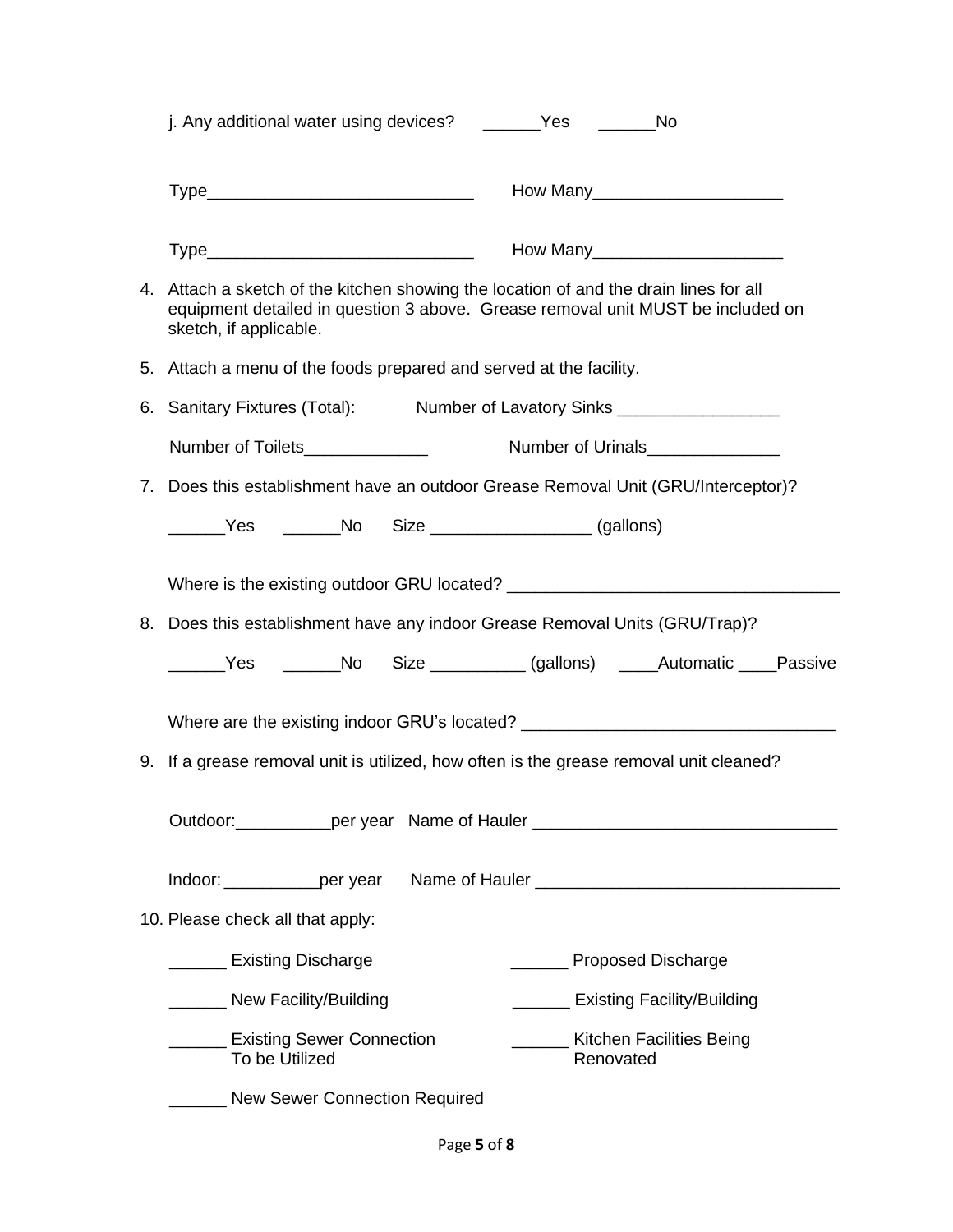11. Describe the location(s) in your facility where samples may be obtained after any grease removal processes but prior to any mixing with domestic sewerage:

| <b>Outside Manhole</b>                                                                                                                                                                                                        | Inside Floor Drains           |
|-------------------------------------------------------------------------------------------------------------------------------------------------------------------------------------------------------------------------------|-------------------------------|
| <b>Outlet Tee</b>                                                                                                                                                                                                             | <b>Undersink Grease Traps</b> |
| Other                                                                                                                                                                                                                         |                               |
| Describe: the contract of the contract of the contract of the contract of the contract of the contract of the contract of the contract of the contract of the contract of the contract of the contract of the contract of the |                               |

#### **Section C: Operational Characteristics**

## 1. Shift Information:

- Number of Shifts Per Work Day: \_\_\_\_\_\_\_\_\_\_\_\_\_\_\_\_
- Number of Employees: Shift 1 Shift 2 Shift 3 Total

 $\frac{1}{2}$  ,  $\frac{1}{2}$  ,  $\frac{1}{2}$  ,  $\frac{1}{2}$  ,  $\frac{1}{2}$  ,  $\frac{1}{2}$  ,  $\frac{1}{2}$  ,  $\frac{1}{2}$  ,  $\frac{1}{2}$  ,  $\frac{1}{2}$  ,  $\frac{1}{2}$  ,  $\frac{1}{2}$  ,  $\frac{1}{2}$  ,  $\frac{1}{2}$  ,  $\frac{1}{2}$  ,  $\frac{1}{2}$  ,  $\frac{1}{2}$  ,  $\frac{1}{2}$  ,  $\frac{1$ 

• Days of Operation Per week: Shift 1 Shift 2 Shift 3

\_\_\_\_\_\_ \_\_\_\_\_\_ \_\_\_\_\_\_

\_\_\_\_\_\_ \_\_\_\_\_\_ \_\_\_\_\_\_

• Shift Start Times: Shift 1 Shift 2 Shift 3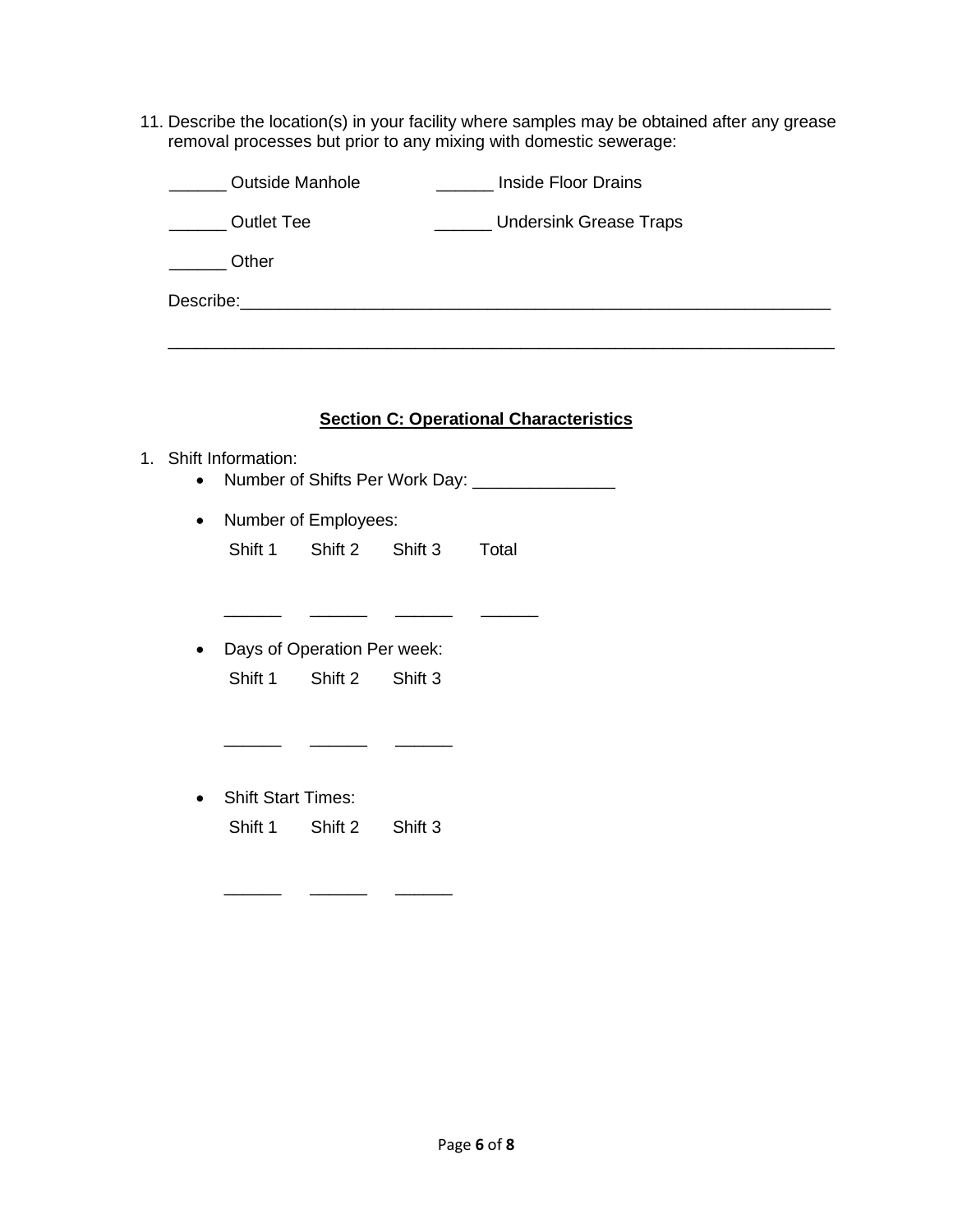## **Section D: Water Usage**

In this section, please answer any questions for which the information requested is available. Where any information requested is not available, please indicate with "N/A".

1. Water Use Data (attach copy of recent water bill or estimate if new facility)

Daily Use: \_\_\_\_\_\_\_\_\_\_\_\_\_\_\_\_\_\_\_\_\_\_\_\_\_ Cubic Feet or Gallons per day

2. List water usage for the past 12 months if available:

| Month/Year                                                          |                            | Usage (Indicate Units)    |           |
|---------------------------------------------------------------------|----------------------------|---------------------------|-----------|
|                                                                     |                            |                           |           |
|                                                                     |                            |                           |           |
|                                                                     |                            |                           |           |
|                                                                     |                            |                           |           |
|                                                                     |                            |                           |           |
|                                                                     |                            |                           |           |
|                                                                     |                            |                           |           |
|                                                                     |                            |                           |           |
|                                                                     |                            |                           |           |
|                                                                     |                            |                           |           |
|                                                                     |                            |                           |           |
| Describe any water recycling or material reclaiming processes used: |                            |                           |           |
|                                                                     |                            |                           |           |
|                                                                     |                            |                           |           |
|                                                                     |                            |                           |           |
| Wastewater discharged to Municipal Sewers:                          |                            |                           |           |
|                                                                     |                            |                           |           |
|                                                                     |                            |                           |           |
| <b>Type</b>                                                         | Ave. Volume<br>Gallons/Day | Max.Volume<br>Gallons/Day | Peak Rate |
| Process                                                             |                            |                           |           |
| Sanitary                                                            |                            |                           |           |

Boiler Blowdown Other (Specify)